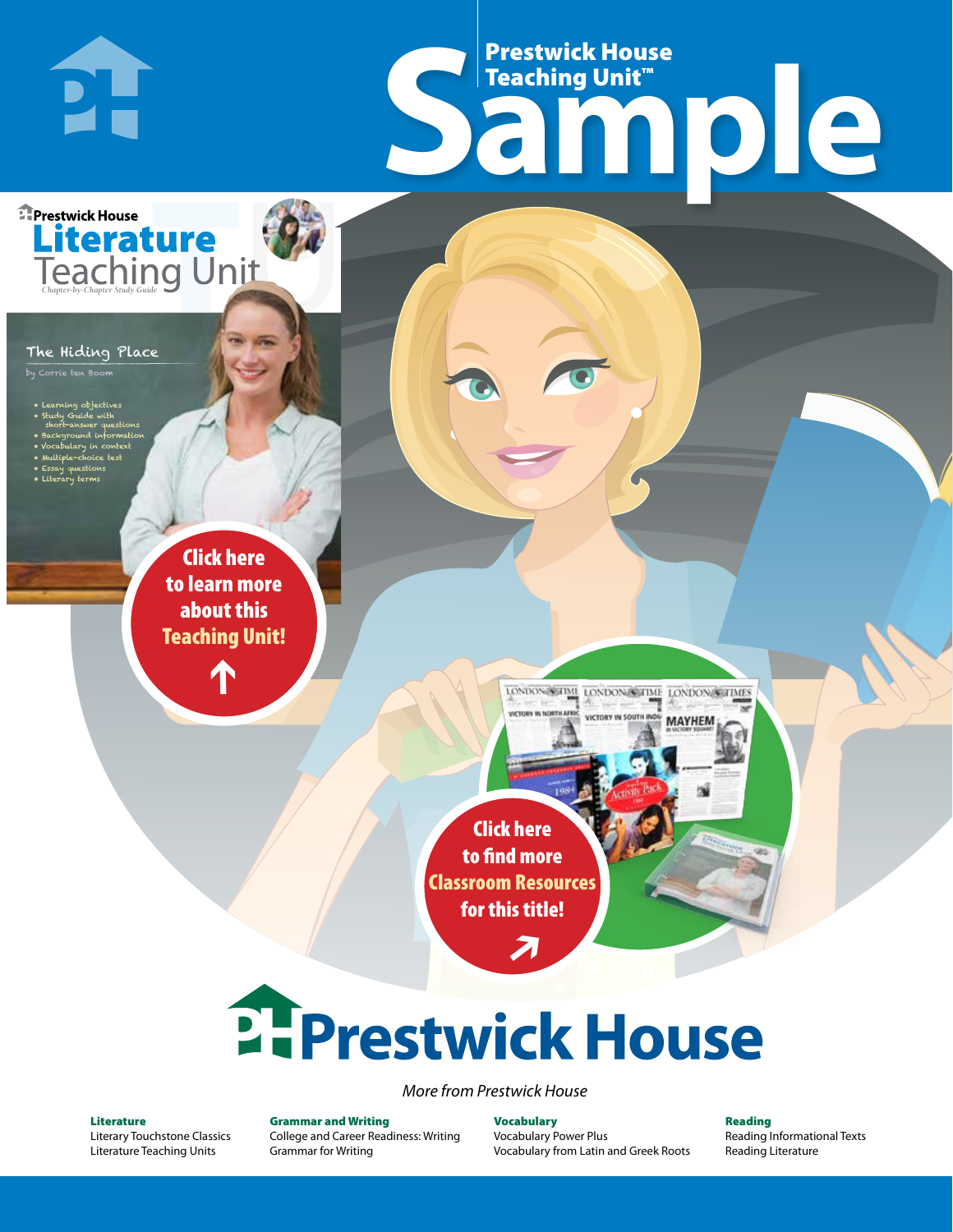

by Corrie ten Boom

- Learning objectives
- Study Guide with short-answer questions
	- Background information
	- Vocabulary in context
		- Multiple-choice test
			- Essay questions
			- Literary terms

# **EFPrestwick House**

**P.O. Box 658, Clayton, DE 19938 www.prestwickhouse.com 800.932.4593**

**ISBN: 978-1-58049-084-9**

**Copyright ©2017 by Prestwick House Inc.**

**All rights reserved. No portion may be reproduced without permission in writing from the publisher.**

**Item No: 300471**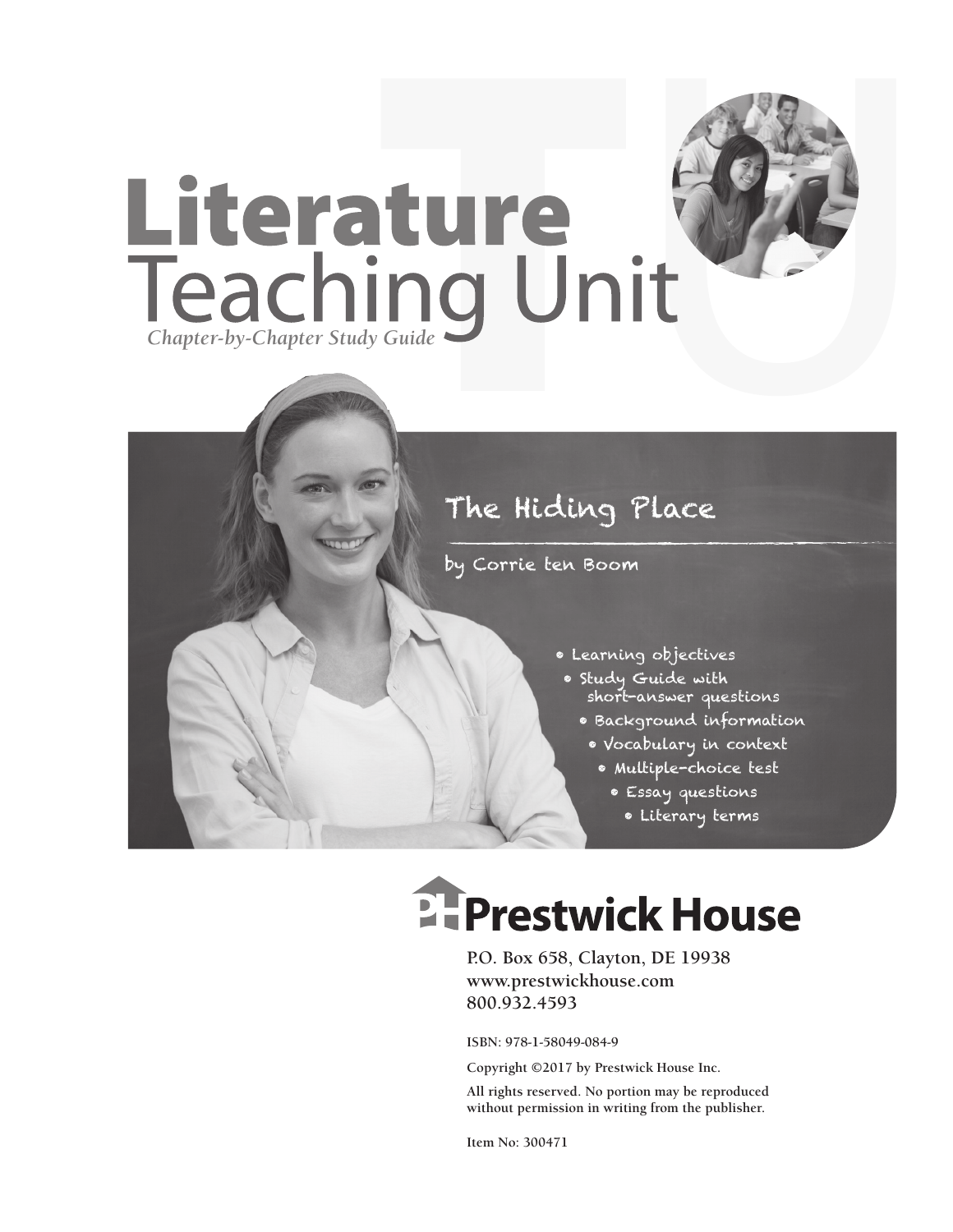### **Objectives**

*By the end of the Unit, the student will be able to:*

- 1. define the term "symbolism" and point out its use in *The Hiding Place*.
- 2. discuss some of the reasons why the authors chose to employ a non-chronological arrangement of events in the opening chapters of *The Hiding Place*.
- 3. define the term "flashback," and identify passages in the book that are flashbacks; discuss how the effective use of flashbacks advances the storyline of *The Hiding Place*.
- 4. define the term "foreshadowing," and identify passages in the book that use foreshadowing; discuss how the effective use of foreshadowing advances the storyline of *The Hiding Place*.
- 5. tell why the narrative in this story is described as a first-person narrative told by someone reflecting on past action.
- 6. discuss some of the historical forces that affect the narrator of the story.
- 7. discuss the concept of anti-Semitism and point out how this concept relates to the Holocaust.
- 8. cite incidents from the text to support the following motifs.
	- handling grief and separation from loved ones
	- getting along with less
	- finding security in the midst of insecurity
	- forgiving one's enemies
	- facing death
	- dealing with difficult people
	- what to do when evil wins
- 9. define and cite examples of theme, conflict, and allusion from *The Hiding Place*.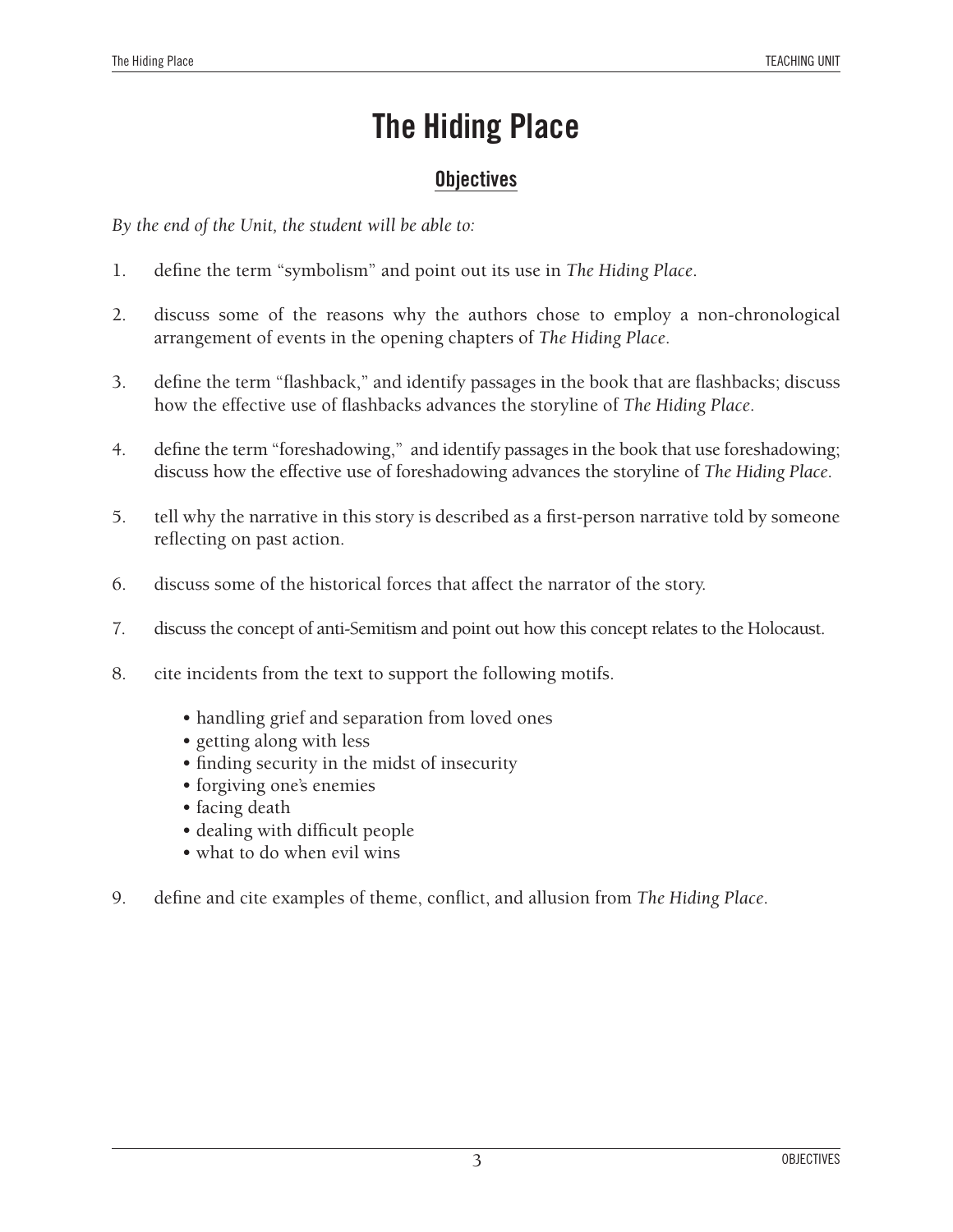### **Questions for Essay and Discussion**

- 1. The most common order of action in a story is chronological. When events are arranged in an order that is other than chronological, the author must have a special purpose or reason for doing so. What reason can you cite for the out-of-order arrangement of the opening chapters of *The Hiding Place*?
- 2. Define "foreshadowing" and explain how that technique is used in *The Hiding Place*. Give specific examples in your answer.
- 3. Discuss the symbolism and allusion of the title of *The Hiding Place*.
- 4. In the preface to the book, the authors tell of attending a church service during which two speakers tell of similar experiences they had while interred in concentration camps. The man is described as "pain haunted" with "shaking hands that could not forget." The woman, Corrie ten Boom, is described as having a "face that radiated love, peace, joy." How would you explain the difference in the two responses?
- 5. The German Lieutenant Rahms, who interrogates Corrie for several days while she is in Scheveningen federal penitentiary, tells Corrie, "I am in a prison…a prison stronger than this one." Explain what Lieutenant Rahms means.
- 6. Discuss how the lives of the citizens of Haarlem change during the German occupation.
- 7. One of the central concerns of *The Hiding Place* is, "How should a Christian act when evil is in power?" Discuss some of the acts that Corrie commits that run against her Christian upbringing. Do you think such actions are justified? Why or why not?
- 8. How does Corrie honor Betsie's last request, that they "…must tell people what we have learned here"?
- 9. When Betsie and Corrie learn the identity of the man who has betrayed them to the Gestapo, they both have very different reactions. Discuss how their reactions differ, and how the different reactions illustrate the differences in their personalities. How does Corrie finally accept the news?
- 10. Betsie has three visions while in Ravensbruck. What are they and how do all three visions eventually become reality?
- 11. Discuss how Corrie's faith sustains her.
- 12. Point out various instances of irony in the book.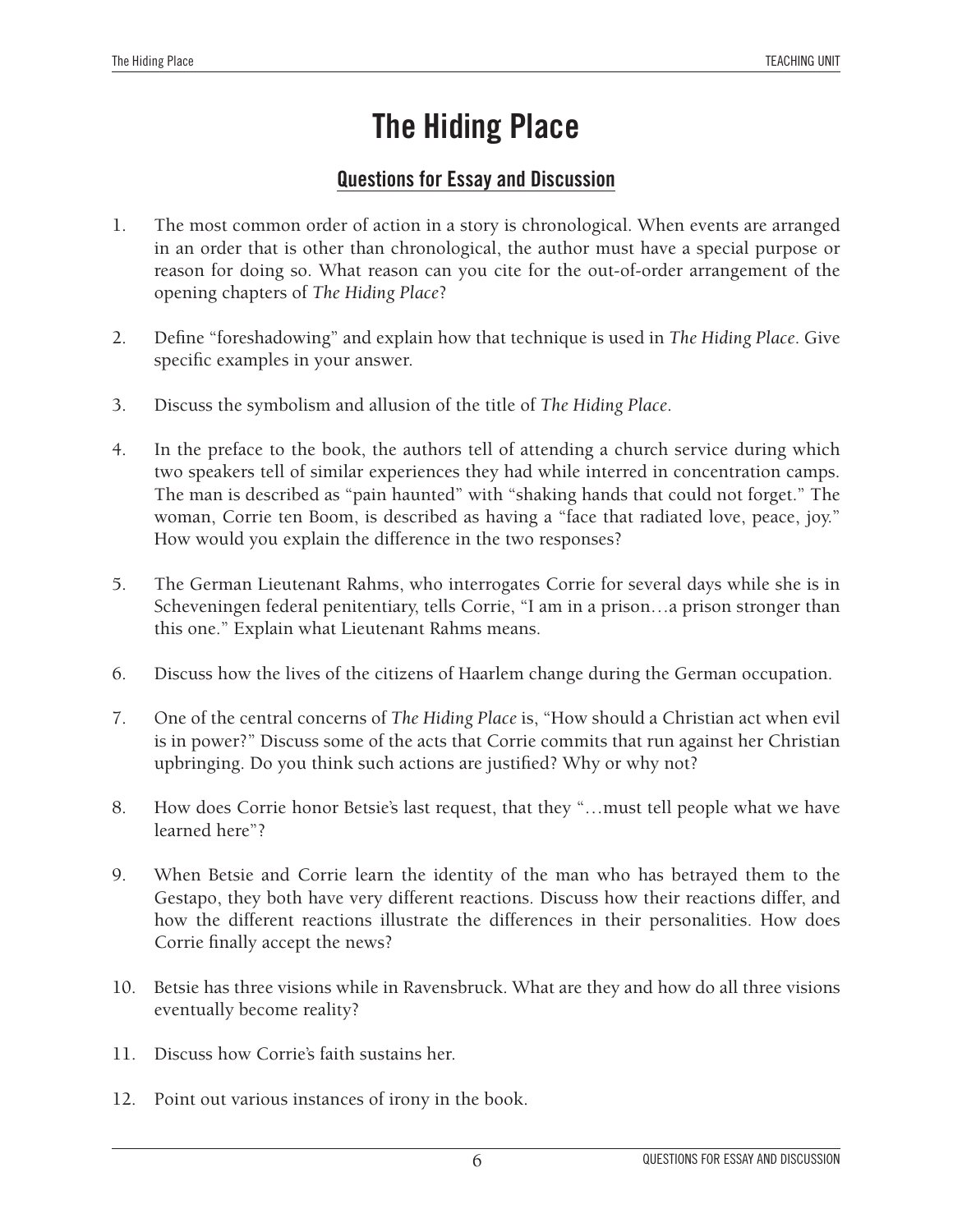### **Chapter 1**

Vocabulary

auspicious – marked by success, prosperous consternation - confusion or dismay dank – disagreeably damp Great War - World War I itinerant - one who travels from place to place, especially to perform work prodigy - a person with exceptional talents reprove – to scold

 $1.$ In what year does the story open, and how old are Corrie and her sister Betsie?

- $2.$ What is unusual about the ten Booms' house?
- $3.$ What does the family call the house and what business is run from the house?

- $4.$ Who is Pickwick, and how does he receive the nickname?
- 5. What is the party for?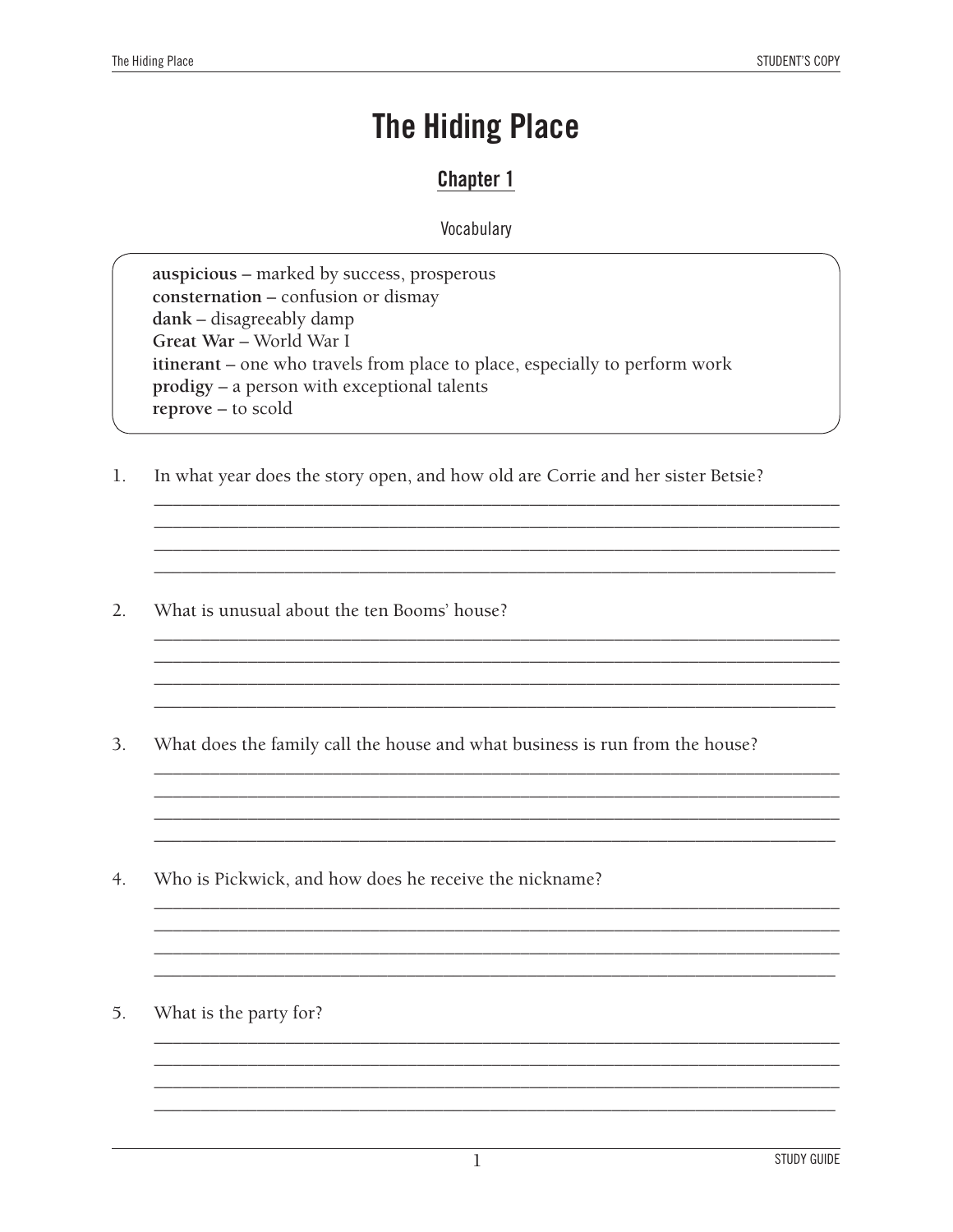### **Chapter 2**

#### Vocabulary

pernicious - deadly remonstrate - to plead in protest tract - A leaflet or pamphlet containing a declaration or an appeal, especially one put out by a religious or political group

- How old is Corrie in Chapter 2? 1.
- $2.$ Who are Tante Jans, Tante Bep, and Tante Anna? What does Tante Jans do?

<u> 1988 - Jan James James, politik eta idazleari (h. 1988).</u>

- $3.$ What is special about this day?
- $4.$ What had been Tante Jan's occupation before?
- 5. Where do Corrie and her father go during the summers? Why? What does Corrie use the trips for?

6. What word of advice does Father give to Corrie one day?